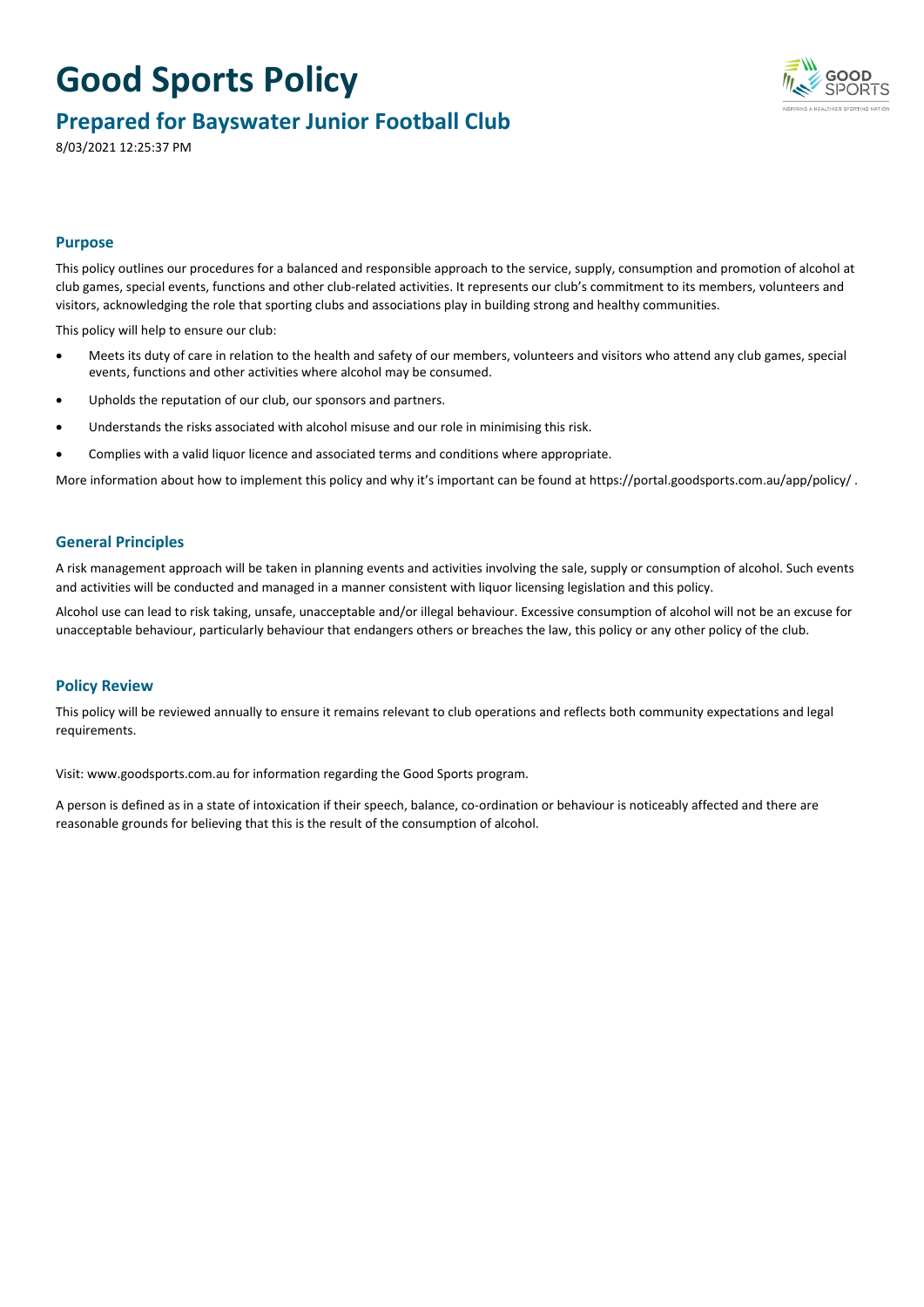

### **Prepared for Bayswater Junior Football Club**

8/03/2021 12:25:37 PM

#### **Alcohol**

- Our club will ensure that servers of alcohol will not consume alcohol when on duty.
- Our club recognises that not all club members may drink alcohol. Our club will ensure that water is provided free of charge.
- Our club actively encourages the sale of alternative products to that of alcohol and will ensure that at least four non-alcoholic drinks and one low-alcoholic drink option are always available and priced at least 10% cheaper than the cheapest full strength drink. Healthy drink options will be provided, where possible.
- Our club actively encourages the sale of alternative products to that of alcohol and will ensure that at least four non-alcoholic drinks and one low-alcoholic drink option are always available and priced at least 10% cheaper than the cheapest full strength drink. Healthy drink options will be provided, where possible.
- Excessive or rapid consumption of alcohol is not encouraged. This means we do not conduct happy hours, cheap drink promotions or drinking competitions.
- Excessive or rapid consumption of alcohol is not encouraged. This means we do not conduct happy hours, cheap drink promotions or drinking competitions.
- Excessive or rapid consumption of alcohol is not encouraged. This means we do not conduct happy hours, cheap drink promotions or drinking competitions.
- Our club will encourage safe celebrations and events by not conducting 'all you can drink' functions.
- Our club will encourage safe celebrations and events by not providing alcohol-only drink vouchers for functions.
- The service of double measures of spirits is discouraged.
- Substantial food (requiring preparation and/or heating) will be available when alcohol is available for more than 90 minutes and more than 15 people are present. Healthy food options will be provided, where possible.

#### **Education**

• Our club will provide an opportunity for coaches, officials, members and volunteers to be educated about the risks and harms associated with alcohol.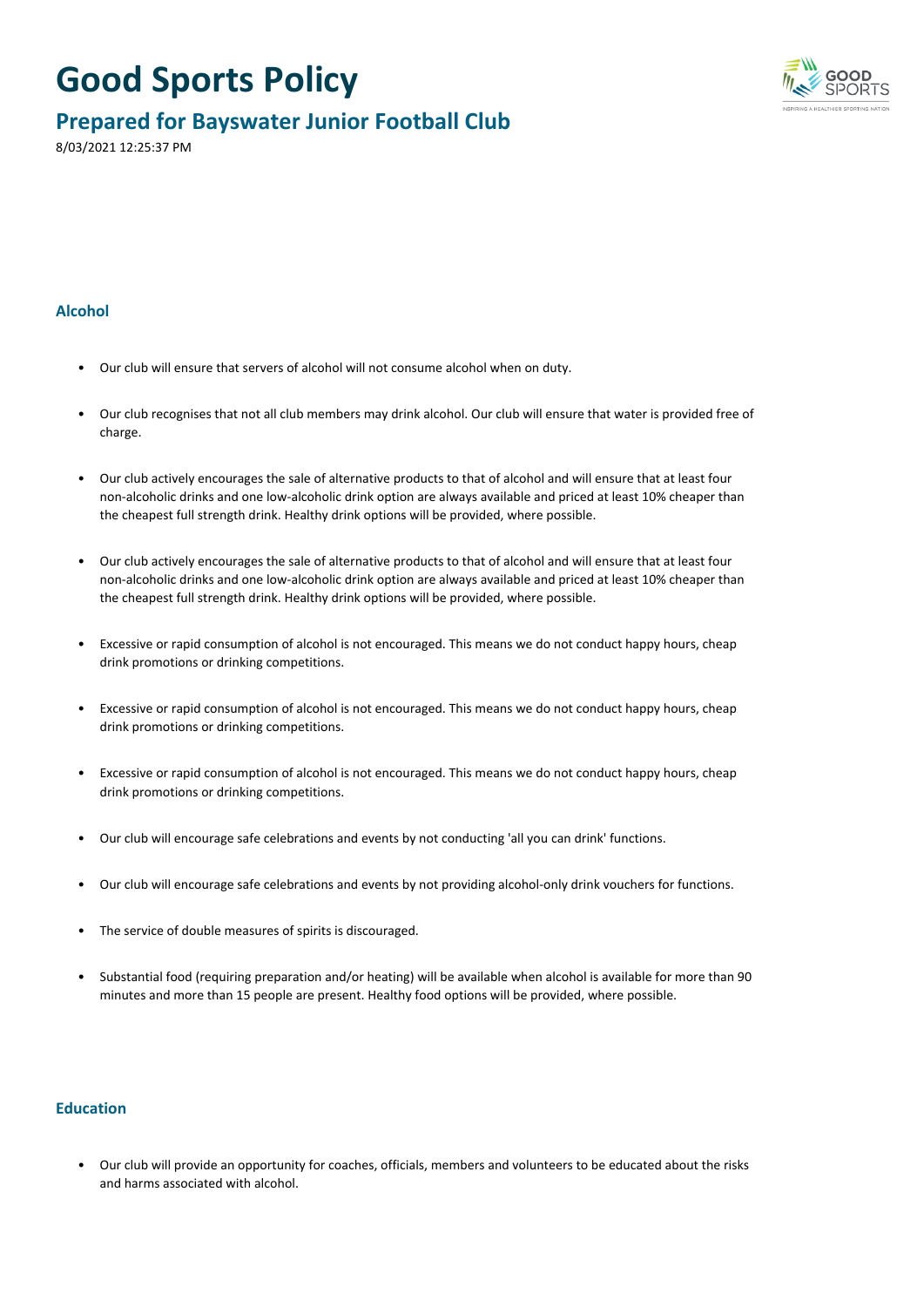

### **Prepared for Bayswater Junior Football Club**

8/03/2021 12:25:37 PM

#### **Leading by example**

- Our club will avoid providing awards (e.g. at end of season presentations) and fundraising prizes that have an emphasis on alcohol as a reward.
- When promoting events the club will adopt the practices of safe celebrations by:
	- Not overemphasising the availability of alcohol or referring to the amount of alcohol available
	- Not encouraging rapid drinking or excessive drinking
	- Giving equal reference to the availability of non-alcoholic drinks
	- Displaying a clear start and finish time for the function
	- Including a safe transport message, where possible and relevant.
- Our club will monitor and ensure any club trips, particularly end of season player trips, strictly adhere to responsible behaviour and alcohol consumption in accordance with the principles of this policy and the values of the club.
- Our club recognises that driving under the influence of alcohol and/or drugs is hazardous to individuals and the wider community. Accordingly, we ask that all attendees at our functions plan their transport requirements to ensure they arrive home safely and prevent driving under the influence of alcohol.

#### **Licencing requirements**

- Our club will ensure that a current and appropriate liquor licence is maintained, and will comply with our Liquor licence requirements and all applicable local by-laws.
- The club will comply with its' liquor licence requirements and all applicable local by-laws.
- Our club will ensure that alcohol is only served during the times specified in our liquor licence.
- Our club will ensure that only people aged 18 years or older serve alcohol.
- Alcohol will not be served to persons aged under 18 years.

Bar servers and committee members will ask for proof of age for anyone who looks 25 years old or younger. Only photo ID's will be accepted as 'proof of age'.

- Intoxicated people will not be permitted to enter our club premises.
- Servers will follow Responsible Service of Alcohol training procedures when refusing service to an intoxicated person.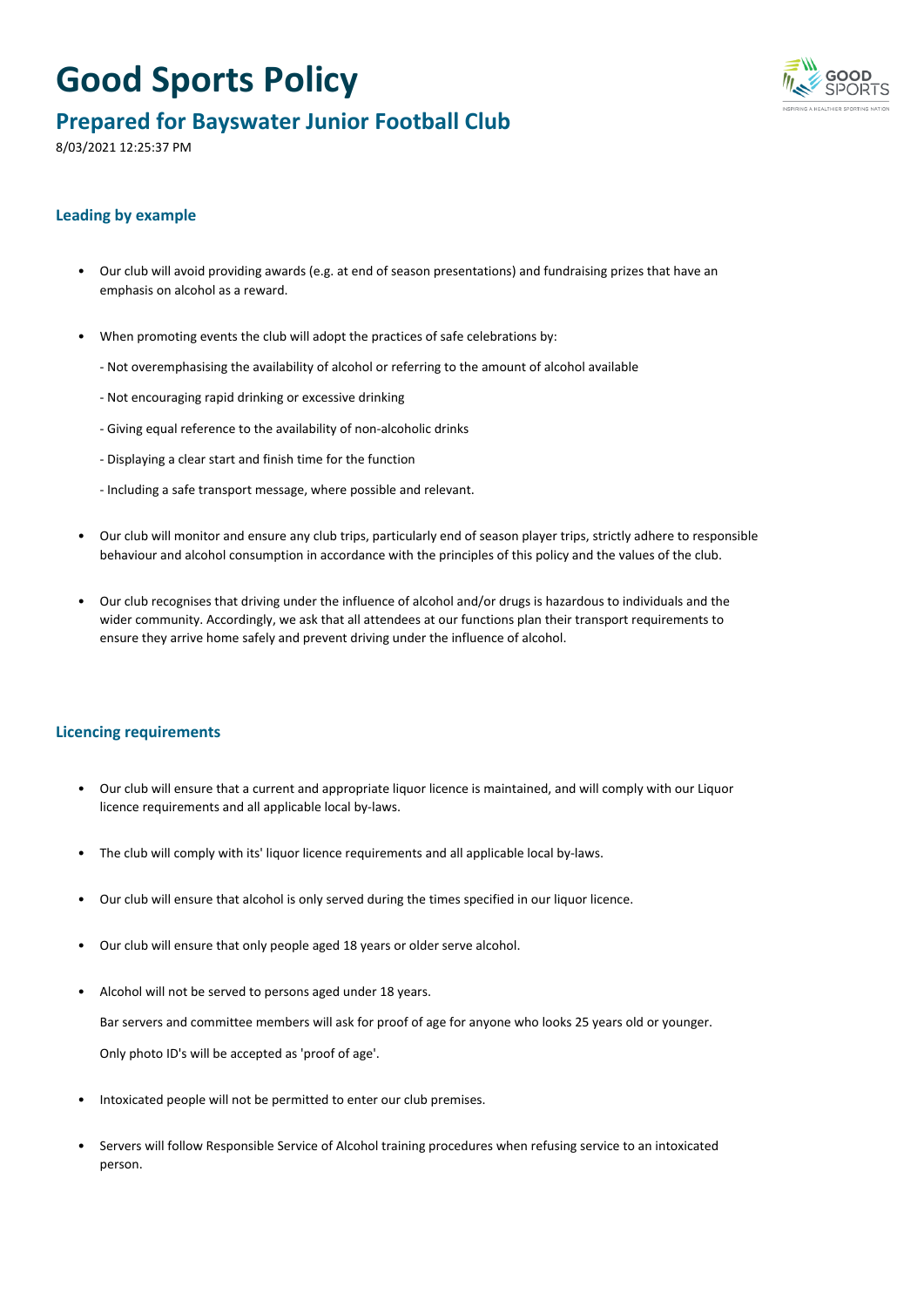

### **Prepared for Bayswater Junior Football Club**

8/03/2021 12:25:37 PM

• If a person becomes intoxicated (and is not putting other people at risk with their behaviour) the person will not be served alcohol but will be provided with water and options for safe transport home from our club, where available.

If a person becomes intoxicated (and is putting other people at risk due to their behaviour) the person will be asked to leave our club premises immediately and offered safe transport options, where available. Police may also be contacted to remove the person, if required.

- Our club will ensure only Responsible Service of Alcohol (RSA) trained bar servers with current accreditations will serve alcohol.
- Our club will ensure an incident register will be maintained (at the bar/canteen) and any alcohol-related incidents will be recorded on the register.

#### **Process**

• Club committee members will uphold this policy and any non-compliance, particularly in regard to Licencing Laws, will be handled according to the following process:

- Explanation of the policy to the person/people concerned, including identification of the section of policy not being complied with

- Continued non-compliance with the policy should be handled by at least two committee members who will use their discretion as to the action taken, which may include asking the person/ people to leave the facilities or function.

#### **Promotion & perception**

• Our club will:

- Ensure this policy is easily accessible and will promote it via [our website, newsletters, social media, announcements during events and functions].

- Educate members, volunteers and visitors about our policy and the benefits of having such a policy.
- Pursue non-alcohol sponsorship and revenue sources.

- Actively demonstrate its attitude relating to the responsible use of alcohol and other drugs and promote positive messages through its social media platforms.

Actively participate in the Alcohol and Drug Foundation's Good Sports program with an ongoing priority to [achieve/maintain] the highest Good Sports accreditation.

- Our club will ensure this policy is easily accessible and will promote it via our website, newsletters, social media, announcements during events and functions.
- Our club will ensure Good Sports merchandise is on display at our club.
- Our club will hold at least one Good Sports themed event or round each year.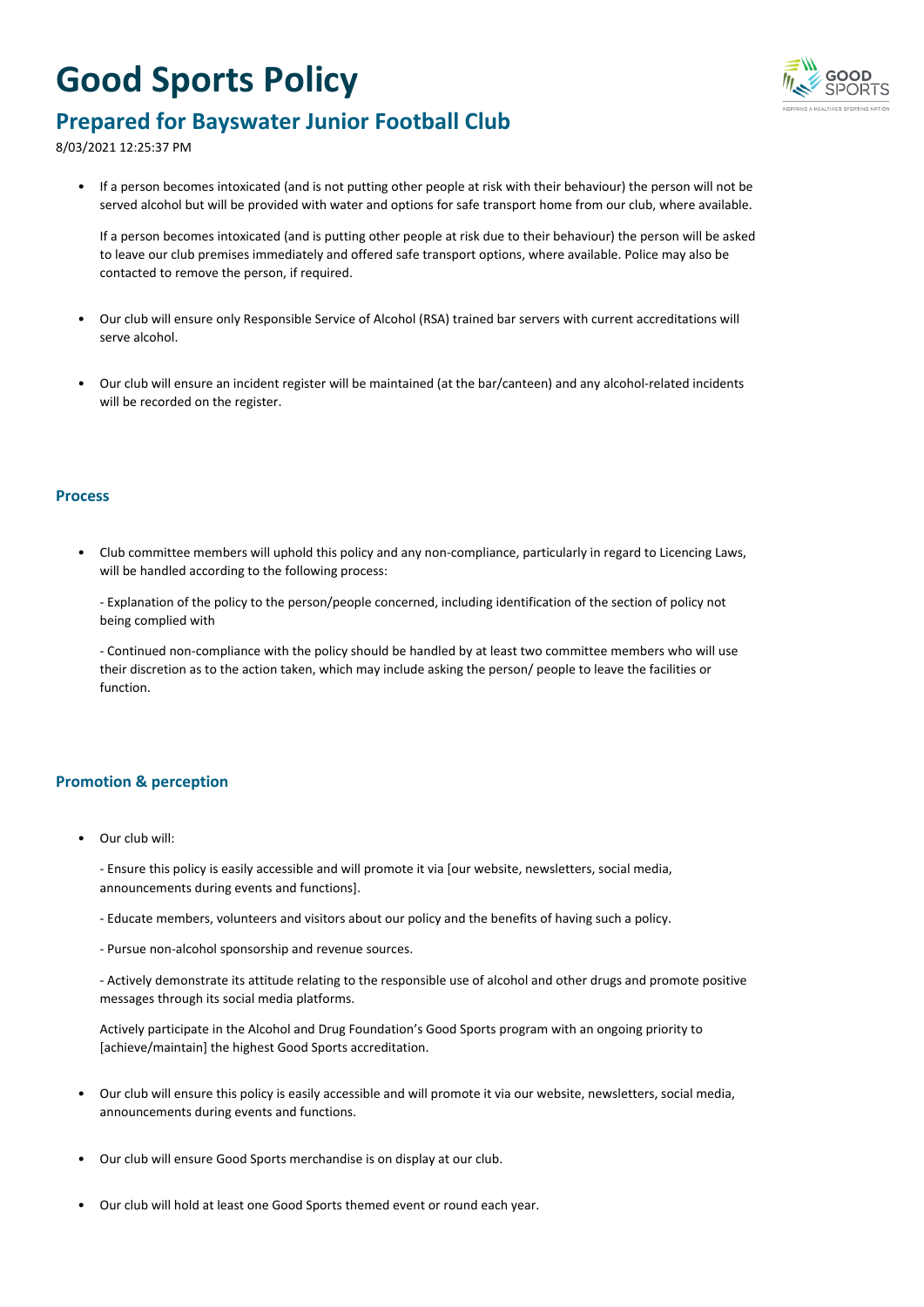

### **Prepared for Bayswater Junior Football Club**

8/03/2021 12:25:37 PM

#### **Tobacco**

- Our club will promote resources for members wishing to quit, including the national Quitline (13 78 48, quitnow.gov.au), where appropriate.
- Many young people hold parents, teammates and coaches in high esteem and smoking around them sends the message that smoking is okay. Therefore we expect that coaches, players, officials and volunteers will refrain from smoking while involved in an official capacity for the club, on and off the field.

To foster our club's reputation as a healthy environment, no images of club volunteers, members, officials, coaches and players smoking at club-related activities will be placed on social media.

- Our club requires the following areas of the club's [facility/sporting ground] to be smoke-free:
	- All indoor areas
	- All outdoor playing/training areas
	- All spectator areas (standing and seated, covered and uncovered)
	- All canteen, catering, eating and drinking areas
- Smoke-free areas will be signed (where possible) and promoted in club materials. A designated smoking permitted area is available.
- Cigarettes, e-cigarettes and any other tobacco products will not be sold, including from vending machines, at any time at or by our club.

Beccy Dawber

Beccy Dawber

Beccy Dawber